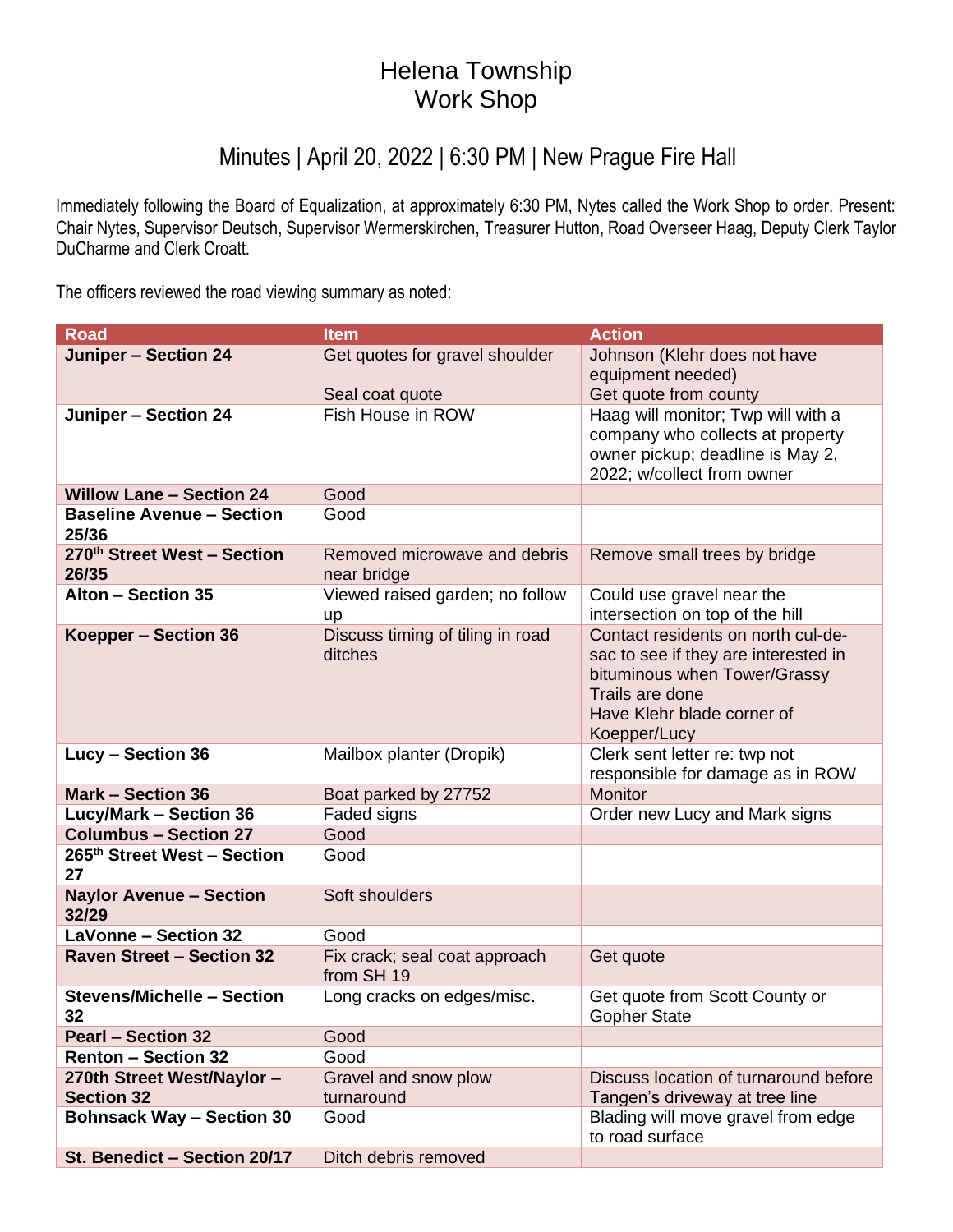## Helena Township Work Shop

|                                                     | Evergreens near road                      | Trim by cemetery, Ebert - get quotes                  |
|-----------------------------------------------------|-------------------------------------------|-------------------------------------------------------|
| 250th Street West (by St. Ben)                      | Pothole filling                           | <b>Scott County</b>                                   |
| - Section 20/17                                     | <b>Traffic Count</b>                      | <b>Scott County</b>                                   |
|                                                     | Campers still on site                     | Clerk will notify Compliance Officer                  |
| 245th Street West - Section                         | Gravel ok; straighten out road            |                                                       |
| 17                                                  | approach                                  |                                                       |
| 240th Street West - Section 9                       | Bolts missing 240 <sup>th</sup> /St. Ben  |                                                       |
| 248th Street West - Section                         | Good                                      |                                                       |
| 17                                                  |                                           |                                                       |
| 255th/Roemer - Section 20/21                        | <b>Bridge</b>                             | Sign bent; clear trees & spray                        |
| <b>Indian Avenue - Section</b>                      | Faded sign                                | <b>Replace Roemer Memorial</b>                        |
| 20/21                                               |                                           | Brush spray needed; give spray                        |
|                                                     |                                           | plans to SWCD                                         |
|                                                     |                                           | <b>Trim trees</b>                                     |
| 255th - Section 20/21                               | Needs gravel                              |                                                       |
| 252 <sup>nd</sup> - Section 22                      | Fine for now - low traffic                |                                                       |
| $225th$ – Section 6                                 | Good                                      | Spray brush/trees                                     |
|                                                     |                                           | Cut trees/apply Tordon                                |
| <b>Hunter Ridge Court - Section</b>                 | Needs crack filling and seal              | <b>Scott County</b>                                   |
| 5                                                   | coating                                   |                                                       |
| <b>Vermont - Section 5</b>                          | Good                                      |                                                       |
| <b>Camber - Section 4</b>                           | <b>Trees</b>                              | Trim branches                                         |
|                                                     |                                           | Klehr to dress up corner                              |
| Xanadu - Section 9                                  | <b>Brush</b>                              | Cut/spray                                             |
| 240th - Section 15                                  | Cartway                                   | Cut/spray                                             |
|                                                     |                                           | Klehr work on potholes                                |
| 245th-Section 15                                    | Good                                      | May need crushed rock                                 |
|                                                     |                                           | Have Klehr pull gravel in                             |
| 250 <sup>th</sup> -Section 15                       | Good                                      |                                                       |
| 257th-Section 22                                    | Good                                      | Could use gravel                                      |
| <b>Drexel - Section 23</b>                          | Pond                                      | <b>Working with SWCD</b>                              |
| 225th-Section 2                                     | Crooked sign near Drexel                  |                                                       |
| <b>Pleasant Lake Public Access-</b>                 | <b>Potholes</b>                           | <b>Report to DNR (Croatt)</b>                         |
| <b>Section 10</b>                                   |                                           |                                                       |
| $229th$ – Section 1                                 | Sufficient gravel in cul-de-sac           |                                                       |
|                                                     | but road could use some                   |                                                       |
| <b>Baseline Blvd.</b>                               | Needs gravel & sign                       |                                                       |
| Redwing by 229th- Section 2<br>245th- Section 14/15 | Many vehicles on property                 | Croatt report to Compliance Officer                   |
|                                                     | Bridge has lots of trees on south<br>side | Monitor through summer; when water<br>is down, remove |
| <b>WCLD - Section 13</b>                            | 24033 ditch                               | No action needed                                      |
|                                                     | Culvert                                   | Leave as is; no utility easement                      |
|                                                     | 24235                                     | Hose was personal sprinkler                           |
|                                                     | Ditches still holding some water          | Continue to monitor                                   |
| <b>Pexa Drive - Section 13</b>                      | Needs crushed rock or gravel              |                                                       |
| <b>Silver Maple - Section 24</b>                    | Cracks                                    | Crack fill; monitor humps                             |
| <b>Maple Court - Section 24</b>                     | Cracks                                    | Crack fill                                            |
| $255th$ – Section 24                                | Cracks                                    | Crack fill                                            |
| <b>Willow Court - Section 24</b>                    | Cracks                                    | Crack fill; pothole on north cul-de-sac               |
|                                                     |                                           |                                                       |